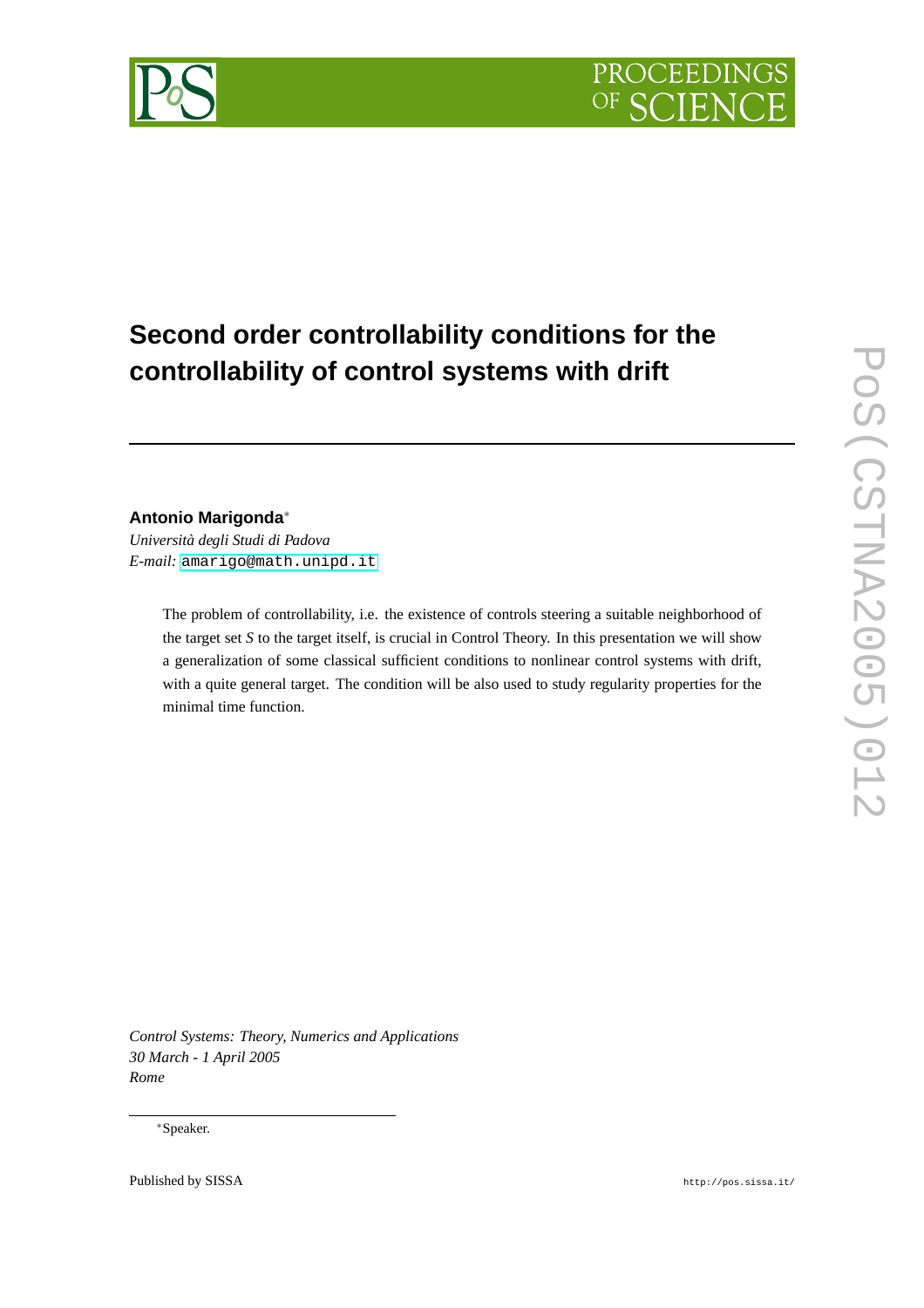# <span id="page-1-0"></span>**1. Preliminars and Notation**

Let  $S \subseteq \mathbb{R}^n$  be closed. We denote, for  $x \in \mathbb{R}^n$ ,

$$
d_S(x) = \min\{\|y - x\| : y \in S\}
$$
 (the distance of x from S)  

$$
\pi_S(x) = \{y \in S : \|y - x\| = d_S(x)\}
$$
 (the projections of x onto S)  

$$
B(S, \rho) = \{y \in \mathbb{R}^n : d_S(y) \le \rho\}
$$

Suppose  $f : \mathbb{R}^n \to \mathbb{R} \cup \{+\infty\}$  is lower semicontinuous, and epi $(f) := \{(x, \xi) : \xi \ge f(x)\}\$ and  $dom(f) = \{x \in \mathbb{R}^n : f(x) < +\infty\}$  are its epigraph and (effective) domain, respectively. Let  $x \in$ dom(*f*). A vector  $\zeta \in \mathbb{R}^n$  belongs to the *proximal superdifferential* of *f* at *x* (notated by  $\zeta \in \partial^P f(x)$ if there exist  $\sigma$ ,  $\eta > 0$  such that

$$
f(y) \le f(x) + \langle \zeta, y - x \rangle + \sigma \|y - x\|^2 \quad \text{for all } y \in B(x, \eta). \tag{1.1}
$$

The proximal superdifferential of the distance function  $d<sub>S</sub>$  is always nonempty at all  $x \notin S$ .

We consider the control system:  $\dot{y} = f(y, u)$ ,  $u \in \mathcal{U}$  where  $\mathcal{U}$  is a compact convex subset of  $\mathbb{R}^m$ , S is a closed subset of  $\mathbb{R}^n$  called the target set, *f* is Lipschitz continuous in *x* in  $\mathbb{R}^n \setminus S$ , uniformly in *u*. In particular, we refer to the *affine* case, if *f* takes the special form:

$$
f(x, u) = g_0(x) + \sum_{i=1}^{m} u_i g_i(x),
$$

where  $u_1, ..., u_m \in [-1, 1]$  and  $g_0, g_1, ..., g_m$  are vector fields of  $\mathbb{R}^n$  with some smoothness. We denote by *F* the family of vector fields associated to  $\dot{y} = f(y, u)$ , i.e. for every  $x \in \mathbb{R}^n$ , we have  $\mathcal{F}(x) := \{ f(x, u) : u \in \mathcal{U} \}.$ 

We denote by  $y^{x,u}(t)$  the solution of the system starting from point *x* obtained using the control  $u(\cdot)$ . For fixed  $x \notin S$ , the *minimal time*  $T(x)$  to reach *S* from *x* is defined by

$$
T(x) := \inf\{T \ge 0 : \exists u(\cdot) \text{ such that } y^{x,u}(T) \in S\}.
$$

When the set of controls  $u(\cdot)$  steering *x* to *S* is empty, then  $T(x) = +\infty$ . For  $r > 0$ , let

$$
\mathcal{R} = \{x \in \mathbb{R}^n : T(x) < +\infty\}, \quad \mathcal{R}_{\delta} = (\mathcal{R} \setminus S) \cap B(S, \delta)
$$

#### **2. Sufficient conditions for controllability**

Consider the control system  $\dot{x} = f(x, u)$ ,  $u \in U$  set of controls with a smooth target *S*. Assume that there exist positive constants  $\delta, \mu > 0$  such that for all  $x \in B(S, \delta) \setminus S$  we have:

$$
\min_{u \in \mathcal{U}} \langle Dd_S(x), f(x, u) \rangle \le -\mu
$$
 (Petrov condition).

Then the system is controllable in  $B(S, \delta)$ . From a geometrical point of view, the condition states that at every point there exists an admissible control such that the corresponding trajectory points toward the target together with uniformity in the angle between the field and the gradient of the distance which prevents vanishing of the scalar product. This is a very strong condition and it can be proved that it is equivalent to Lipschitz continuity of the minimal time function *T*. See also [\[3\]](#page-6-0),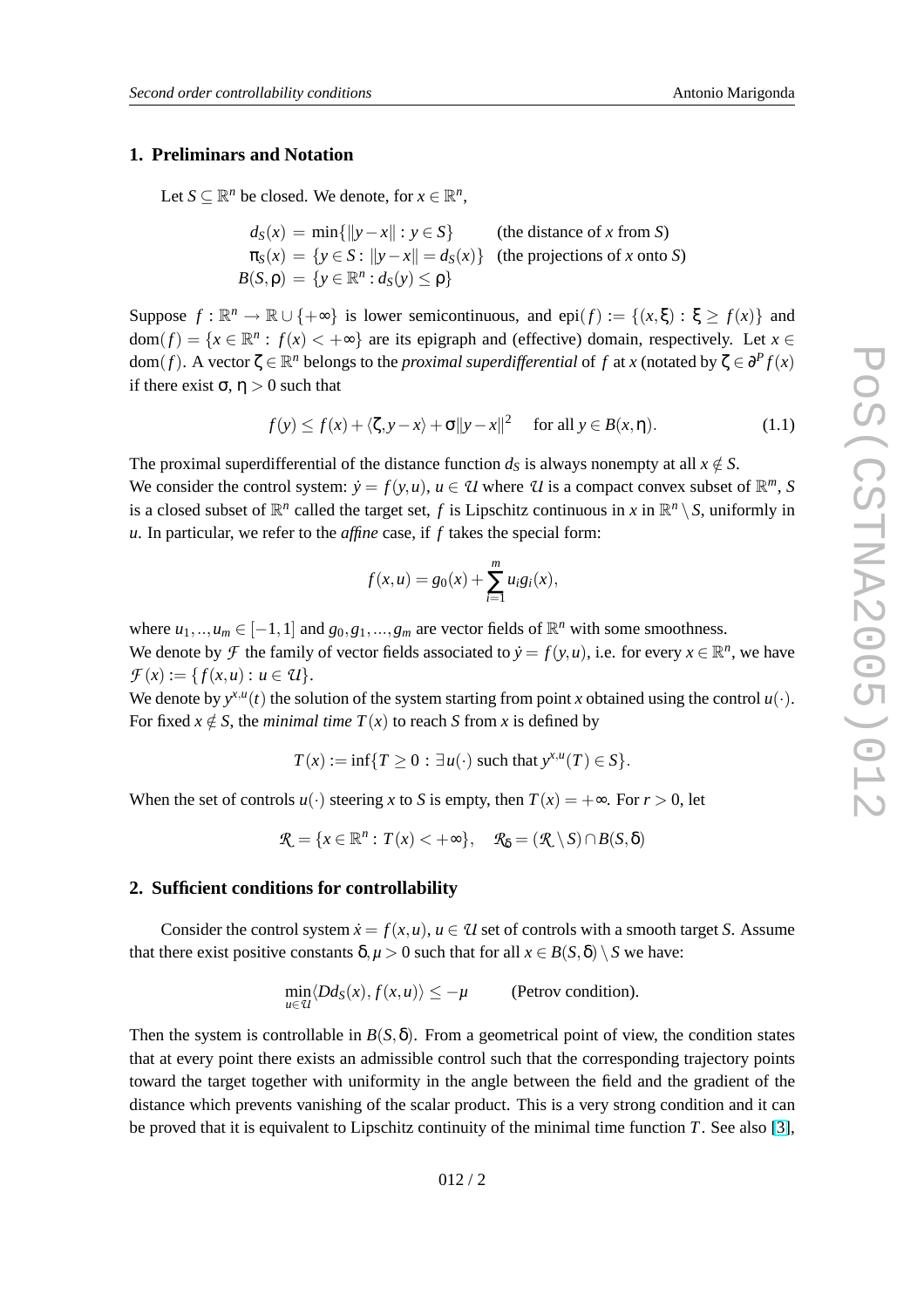and [\[7\]](#page-6-0).

In the case of linear systems  $\dot{x} = Ax + Bu$ ,  $A \in Mat_{n \times n}(\mathbb{R})$ ,  $B \in Mat_{n \times m}(\mathbb{R})$ ,  $u \in [-1,1]^m$ , with target  $S = \{0\}$  the Kalman rank condition gives sufficient condition for controllability and imply Hölder continuity of *T*. Let *j* be the minimum positive integer such that the matrix:

$$
(BAB...A^jB)
$$

has full rank. Then *T* is  $(\frac{1}{1+j})$ -Hölder continuous.

This is related to some properties of the Lie algebra generated by the family of vector fields associated to the system (see [\[6\]](#page-6-0)). There are also some nonlinear version of this result concerning the linearization of the system near an equilibrium point (see [\[2\]](#page-6-0)) where the target is the equilibrium point.

In [\[1\]](#page-6-0) there is a condition for Hölder continuity of *T* in the case of nonlinear symmetric systems  $\dot{x} = \sum u_i g_i(x)$  for a smooth target. The condition requires that if at a point  $\bar{x} \in \partial S$  Petrov condition does not hold, there exists a vector field  $F(\bar{x})$  generated by bracket operations from the vector fields of the family  $\mathcal{F} := \{f(\cdot, u) : u \in \mathcal{U}\}\$ associated to the system such that:

$$
\langle F(\bar{x}), \mathsf{v}(\bar{x})\rangle < 0
$$

where  $v(\bar{x})$  is the normal unit vector to the target *S* at  $\bar{x}$ .

This condition can be viewed as a Petrov condition of higher order, and in fact it leads to Hölder continuity of *T* and no longer to Lipschitz continuity, where the exponent of the modulus of continuity depends from the number of Lie brackets which are involved.

**Example:** In  $\mathbb{R}^3$  consider the system  $\dot{x} = X_0 + u_1 X_1 + u_2 X_2$ , where

$$
X_0 = \frac{1}{12}(-y, x, 0),
$$
  $X_1 = (xz, yz, 0),$   $X_2 = (0, 0, 1)$ 

and define as target set the cylinder  $S := \{(x, y, z) \in \mathbb{R}^3 : x^2 + y^2 \le 1\}$ . The vector fields are  $C^{\infty}$  in  $\mathbb{R}^3$ . We have for every  $x \notin S$ :

$$
Dd_{S}(x) = \frac{(x, y, 0)}{\sqrt{x^2 + y^2}},
$$

and

$$
\langle Dd_S, X_0+u_1X_1+u_2X_2\rangle(x, y, z)=u_1z\sqrt{x^2+y^2}.
$$

So Petrov condition fails in the plane  $z = 0$ . The system is not symmetric since we have a nontrivial drift  $X_0$ , but  $[X_1, X_2](x, y, z) = (x, y, 0)$ . This case will be covered by Theorem [3.2,](#page-5-0) since the trajectory given by Lemma [3.2](#page-3-0) approaches uniformly to the target.

# **3. The main result**

In order to obtain estimates for the minimum time function in terms of the distance from the target *S*, we will use a sort of expansion of distance along the trajectories of the system in a neighborhood of the considered point. These expansion will be crucial for our analysis. Indeed, if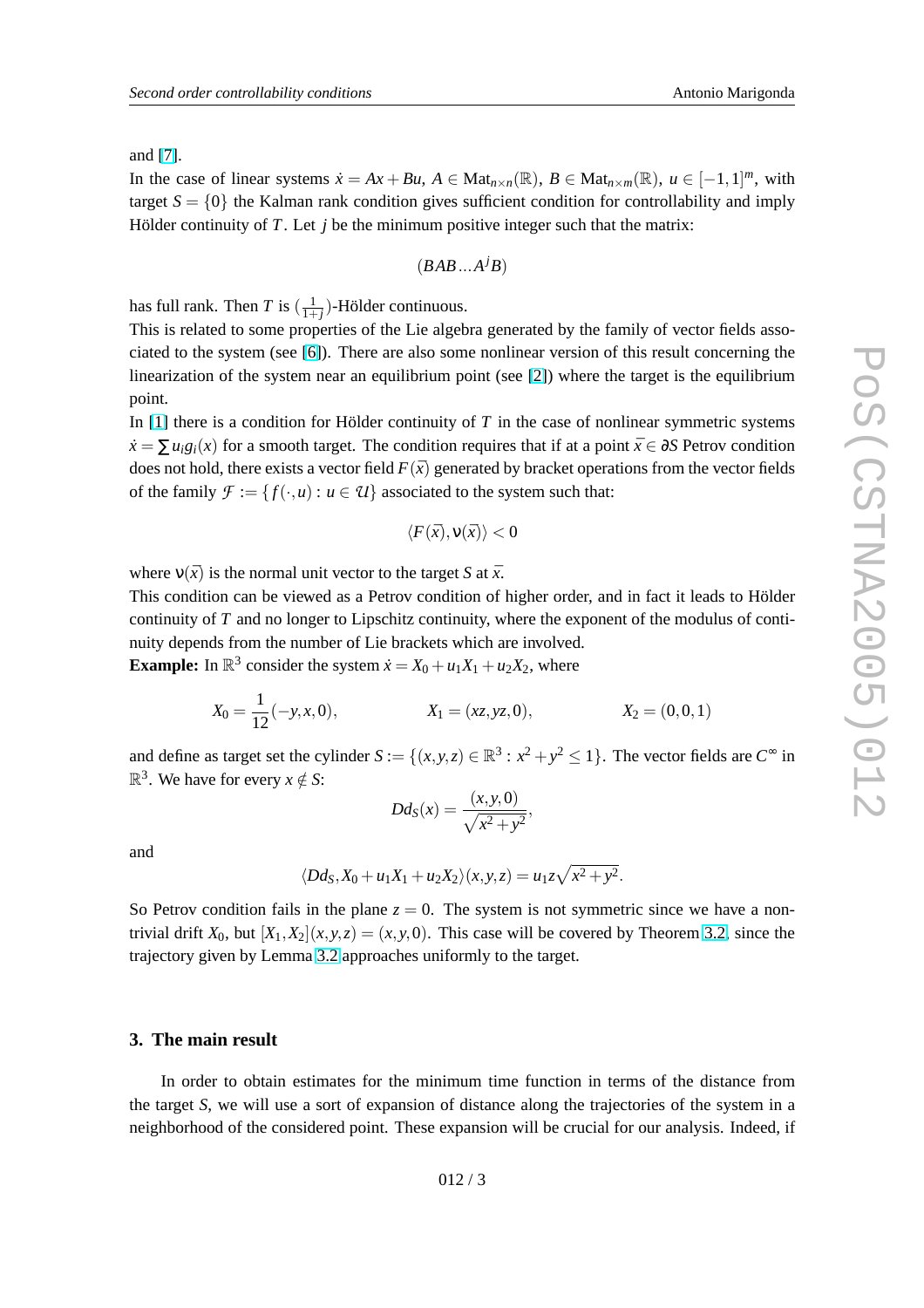<span id="page-3-0"></span>the target is sufficiently smooth (e.g. *C* 2 ), we may consider the derivatives of *dS*, but, in general, we can consider weaker assumption on *S* (for example condition ensuring the semiconcavity of *dS*). The smoother is the target, the finer will be the estimates. Now, in the following two lemmas, we consider two particular cases of affine systems with drift, and we write the expansion of particular trajectories generated by using some switchings of the control.

Using the *exponential notation* , introduced by A. Agrachev and R. Gamkrelidze (for further details we refer to [\[4\]](#page-6-0) and references therein), we will denote by  $xe^{tX}$  the point  $y(t) = \exp(tX)(x)$  where  $\exp(tX)(x)$  is the solution at time *t* of the following Cauchy problem:

$$
\dot{y} = X(y), \qquad \qquad y(0) = x \in \Omega.
$$

**Lemma 3.1.** Let  $f, g$  be  $C^{\infty}$  vector fields on  $\mathbb{R}^n$ ,  $\bar{x} \in \mathbb{R}^n$ ,  $V_{\bar{x}}$  be an open bounded neighborhood of  $\bar{x}$ *, and let*  $u \in \mathbb{R}$ *. For every*  $x \in V_{\bar{x}}$ *, set:* 

$$
\phi_x(t) = xe^{t(f+ug)}e^{t(f-ug)}
$$

*Then it holds:*  $\phi_x(t) = x + 2tf(x) + \frac{t^2}{2}$  $\frac{d}{dx} \left( Df(x)f(x) + u[f, g](x) \right) + o(t^2),$  where  $|o(t^2)| \leq Lt^3$ , with  $L > 0$  *positive constant which does not depend on*  $x \in V_{\bar{x}}$ .

**Proof.** Follows by direct computations.

**Lemma 3.2.** Let  $f, g_1, g_2$  be  $C^{\infty}$  vector fields on  $\mathbb{R}^n$ ,  $\bar{x} \in \mathbb{R}^n$ ,  $V_{\bar{x}}$  be an open bounded neighborhood *of*  $\bar{x}$ *. For every*  $x \in V_{\bar{x}}$ *, set:* 

$$
\phi_x(t) = xe^{t(f+g_1)}e^{t(f+g_2)}e^{t(f-g_1)}e^{t(f-g_2)}e^{t(f-g_1)}e^{t(f-g_2)}e^{t(f+g_1)}e^{t(f+g_1)}e^{t(f+g_2)}
$$

Then it holds:  $\phi_x(t) = xe^{8t f + 2t^2[g_1,g_2]} + o(t^2)$  where  $|o(t^2)| \leq Lt^3$ , with  $L > 0$  a positive constant *which does not depend on*  $x \in V_{\bar{x}}$ .

**Proof.** See [\[4\]](#page-6-0).  $\Box$ 

The following theorem provides a sufficient local condition to have continuity and some regularity estimates for the minimum time  $T(\cdot)$  for a non linear system  $\dot{x} = f(x, u)$ ,  $u \in U$ . Assume that the target set *S* is of class  $C^2$ . We are interested in the expansion of the composition  $d_S(y_x(t))$  around  $t = 0$ , where  $y_x(t)$  is a generic trajectory of the system for which we know an expansion up to order two:

$$
y_x(t) = x + t \cdot v_1^x + \frac{t^2}{2} \cdot v_2^x + o_x(t^2)
$$

In this case:

$$
d_S(y^{x,u}(t)) = d_S(x) + t \langle Dd_S(x), v_1^x \rangle + + \frac{t^2}{2} \Big( \langle \langle D^2 d_S(x), v_1^x \rangle, v_1^x \rangle + \langle Dd_S(x), v_2^x \rangle \Big) + o_x(t^2).
$$
\n(3.1)

In order to reach the target, we require two conditions:

1. the trajectory  $y^{x,u}(t)$  for  $t \ge 0$  small enough must approach the target, and this is implied by:

$$
\langle Dd_S(x),v_1^x\rangle\leq 0,\quad \langle\langle D^2d_S(x),v_1^x\rangle,v_1^x\rangle+\langle Dd_S(x),v_2^x\rangle<0.
$$

012 / 4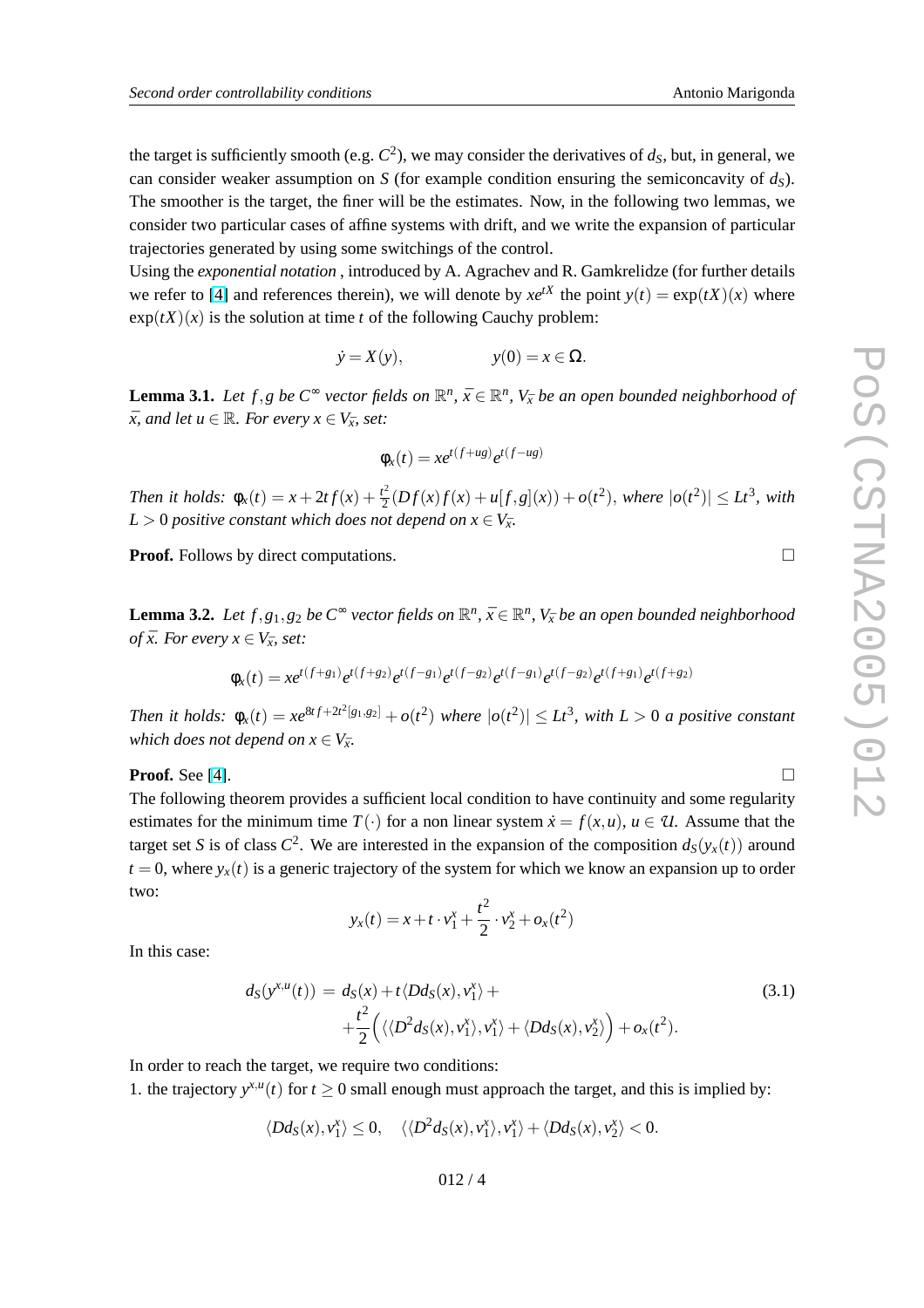2. we can follow the trajectory  $y_x(t)$  for a certain time until the above condition are satisfied. Suppose we have reached a point  $x_1$ . We are approaching the target by (1). Then we choose another trajectory and restart form  $x_1$  following the new approaching trajectory  $y_{x_1}(t)$  and so on. In order to reach the target in a finite amount of time, we have to require that at each step the rate of approach is sufficiently large. This will be done by an integral estimate.

**Theorem 3.1 (The uniform case)** *Consider the system*  $\dot{x} = f(x, u)$ *,*  $u \in \mathcal{U}$ *. Suppose that the target*  $S$  *is such that*  $d_S(\cdot)$  *is semiconcave on*  $\mathbb{R}^n \setminus int(S)$  *with constant*  $K$ *, and assume that* ∂*S is compact. Let*  $M = 1/(4L + 14KL^2) \wedge 1/(2L + 12KL^2)$ *. Let*  $\delta > 0$  *and*  $\mu \geq 0, \eta > 0$  *be constant. We define for*  $e$ *very*  $x \in B(S, \delta)$ :  $T_1^x = M\mu \wedge 2d_S(x)/\mu$ ,  $T_2^x = M\eta \wedge \sqrt{2d_S(x)/\eta}$ .

 $Let V = B(S, \delta)$ *, assume that the following holds: (S1) for every*  $x \in V$  *there exists an admissible trajectory*  $y_x(\cdot)$  *such that:* 

$$
y_x(t) = x + t \cdot v_1^x + \frac{t^2}{2} \cdot v_2^x + o_x(t^2),
$$

with  $|o_x(t^2)| \leq Lt^3$ *. and for this trajectory it holds either:* 

$$
a) \text{ if } \mu > 0, \exists \zeta_x \in \partial^P d_S(x) : \langle \zeta_x, v_1^x \rangle \le -\mu, \quad y_x(T_1^x) \in
$$
  
or  

$$
b) \exists \zeta_x \in \partial^P d_S(x) : \langle \zeta_x, v_1^x \rangle \le 0
$$
  
and  $\langle \zeta_x, v_2^x \rangle + 2K |v_1^x|^2 \le -2\eta, y_x(T_2^x) \in V$ 

*(S2) for every*  $x \in V$  *we have*  $|v_1^x| + |v_2^x| \leq L$ 

*Then*  $\mathcal{R} \supseteq B(S, \delta)$ , *T is continuous on*  $\mathcal{R}$  *and we have*  $T(x) \leq \tilde{T}(x)$  *for every*  $x \in B(S, \delta)$ *. In particular, if we can choose*  $\mu(\rho) = C_1 \rho^{\alpha_1}$  *and*  $\eta(\rho) = C_2 \rho^{\alpha_2}$ *, we have that*  $T$  *is Hölder continuous of exponent*  $\alpha = \alpha(\alpha_1, \alpha_2)$ .

**Proof.**We give here a sketch of the proof, see [\[4\]](#page-6-0) for the complete proof.

- 1. We use the superdifferential inequality [1.1](#page-1-0) for the distance function along the trajectory.
- 2. Conditions  $(S1)$  ensures us that for a fixed amount of time  $\bar{t}$  the trajectory is approaching the target and in the final point, condition (*S*1) still holds.
- 3. We give and estimate for  $\bar{t}$  and for the rate of approach to the target.
- 4. We construct a sequence of points  $x_i$  and times  $t_i$  concatenating such trajectories and exploiting conditions (*S*1).
- 5. The sequence converges to the target in a finite amount of time. The minimum time *T* is bounded from above by a continuous function of the distance  $d<sub>S</sub>$  and this gives the continuity.

Now we give a more general statement that allows to take nonconstant  $\mu = \mu(d_S(x)), \eta = \eta(d_S(x))$ , in this case there is an integral condition ensuring convergence to the target in a finite time, and giving continuity on  $\mathcal{R}_{\delta}$  even if  $\mathcal{R}$  is not a neighborhood of the target.

 $V$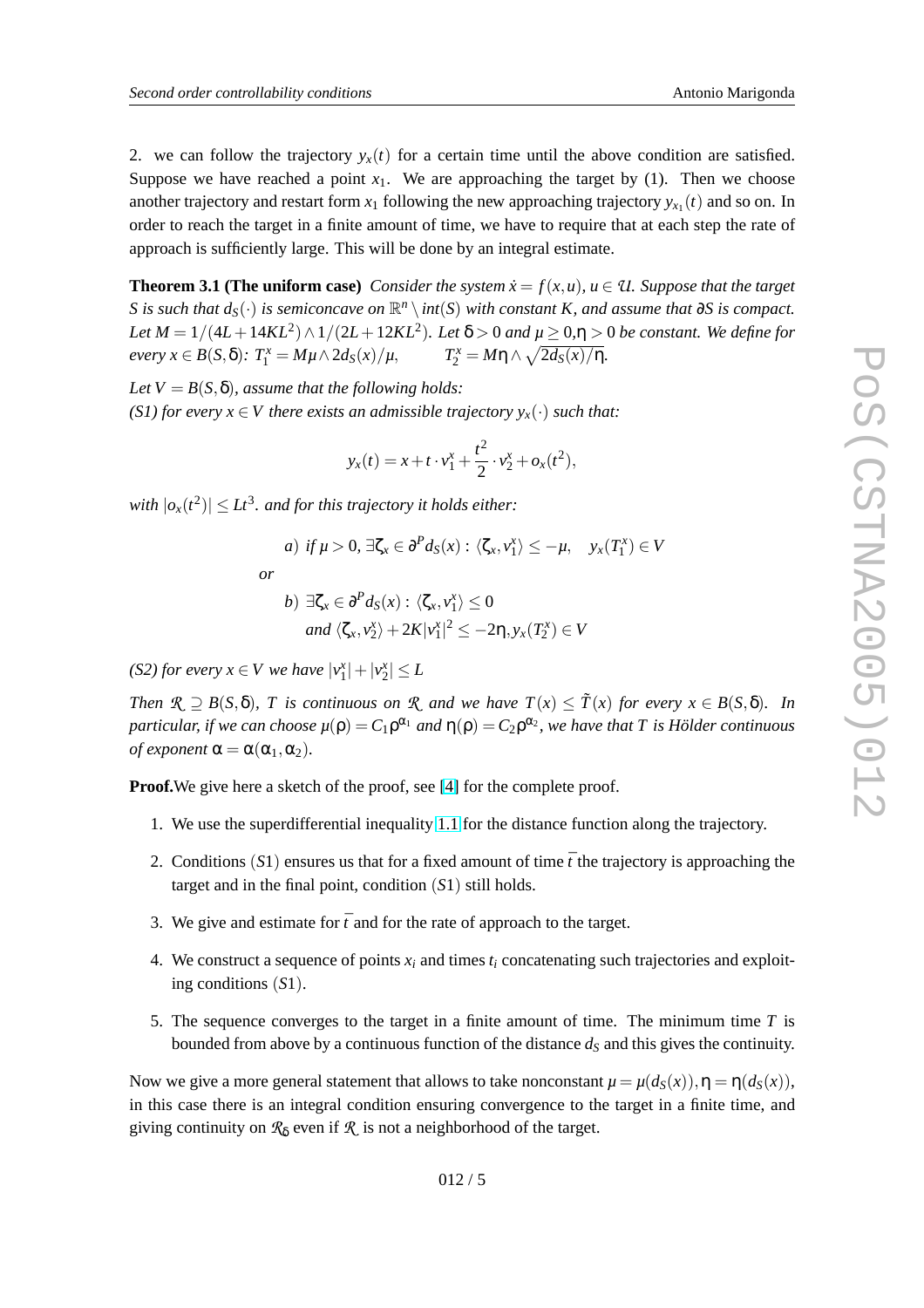<span id="page-5-0"></span>**Theorem 3.2.** *Consider the system*  $\dot{x} = f(x, u)$ *,*  $u \in \mathcal{U}$ *. Suppose that the target S satisfies* an *internal sphere condition with uniform radius and let K be the (global) constant of semiconcavity of*  $d_S(\cdot)$  *on*  $\mathbb{R}^n \setminus int(S)$ *.* 

*Let*  $M = 1/(4L + 14KL^2) \wedge 1/(2L + 12KL^2)$ . Let  $\delta > 0$  and  $\mu, \eta : [0, \delta] \to \mathbb{R}^+$  *be two continuous, nondecreasing functions, with*  $\mu(\rho) > 0$  *and*  $\eta(\rho) > 0$  *when*  $\rho > 0$ *, satisfying* 

$$
\int_0^\delta \left(\frac{1}{\mu(\rho)} + \frac{1}{M\eta^2(\rho)}\right) d\rho < +\infty, \qquad \int_0^\delta \left(\frac{1}{\mu(\rho)} + \frac{1}{\sqrt{\rho\eta(\rho)}}\right) d\rho < +\infty. \tag{3.2}
$$

*We define for every*  $x \in B(S, \delta)$ *:* 

$$
T_1^x = M\mu(d_S(x)) \wedge 2d_S(x)/\mu(d_S(x)), \qquad T_2^x = M\eta(d_S(x)) \wedge \sqrt{2d_S(x)/\eta(d_S(x)},
$$

Let *V a subset of*  $B(S, \delta)$  *such that the following holds:* 

*(S1) for every*  $x \in V$  *there exists an admissible trajectory*  $y_x(\cdot)$  *such that:* 

$$
y_x(t) = x + t \cdot v_1^x + \frac{t^2}{2} \cdot v_2^x + o_x(t^2),
$$

with  $|o_x(t^2)| \leq L t^3.$  and for this trajectory it holds either

$$
\exists \zeta_x \in \partial^P d_S(x) : \langle \zeta_x, v_1^x \rangle \le -\mu(d_S(x)), \quad y_x(T_1^x) \in V \tag{3.3}
$$

*or*

$$
\exists \zeta_x \in \partial^P d_S(x) : \langle \zeta_x, v_1^x \rangle \le 0 \text{ and } \langle \zeta_x, v_2^x \rangle + 2K|v_1^x|^2 \le -2\eta(d_S(x)), y_x(T_2^x) \in V \tag{3.4}
$$

*(S2) for every*  $x \in V$  *we have*  $|v_1^x| + |v_2^x| \le L$ 

*Then there exists a continuous function*  $\tilde{T}$  *such that*  $\tilde{T}(0) = 0$  *and*  $T(x) \le \tilde{T}(d_S(x))$  *for every*  $x \in V$ . *In particular if conditions (S1) and (S2) hold for every*  $x \in \mathcal{R}_\delta$  *we have that T is continuous on R*<sup>δ</sup> ∪*S. Moreover if (S1) and (S2) hold for every x* ∈ *B*(*S*,δ) *we have that R* ⊇ *B*(*S*,δ) *and T is continuous on R .*

**Corollary 3.1.** *In the same hypothesis of Theorem 3.2, assume that*  $V = R_\delta$  *and there exist an* optimal control  $u_x$  for x and a neighborhood  $V_x$  of x depending on x and  $u_x$  such that  $y^{z,u_x}(T(x))\in\mathcal{R}$ *for all*  $z \in V_x \cap V$ . Then we have continuity of *T* on  $\mathcal{R} \cap B(S, \delta)$  and we can estimate the modulus *of continuity of T with*  $\tilde{T}$ *. Moreover an estimate*  $\omega_T(\rho) = C\rho^{\alpha}$ *, which leads to Hölder continuity (see [\[1\]](#page-6-0),[\[4\]](#page-6-0)), can be obtained, for example, if in the Theorem 3.2, we can choose*  $\mu(\rho) = C_1 \rho^{\alpha_1}$  *and*  $\eta(\rho) = C_2 \rho^{\alpha_2}.$ 

**Proof.** The proofs follows the same outline of the previous case. The difference is given by the fact that now at each step the rate of approach decreases, so integral condition plays a key role to have convergence in finite time. See [\[4\]](#page-6-0) for details.  $\Box$ 

#### **Remarks:**

1. The condition on semiconcavity of  $d<sub>S</sub>$  can be satisfied requiring that *S* satisfies an internal sphere